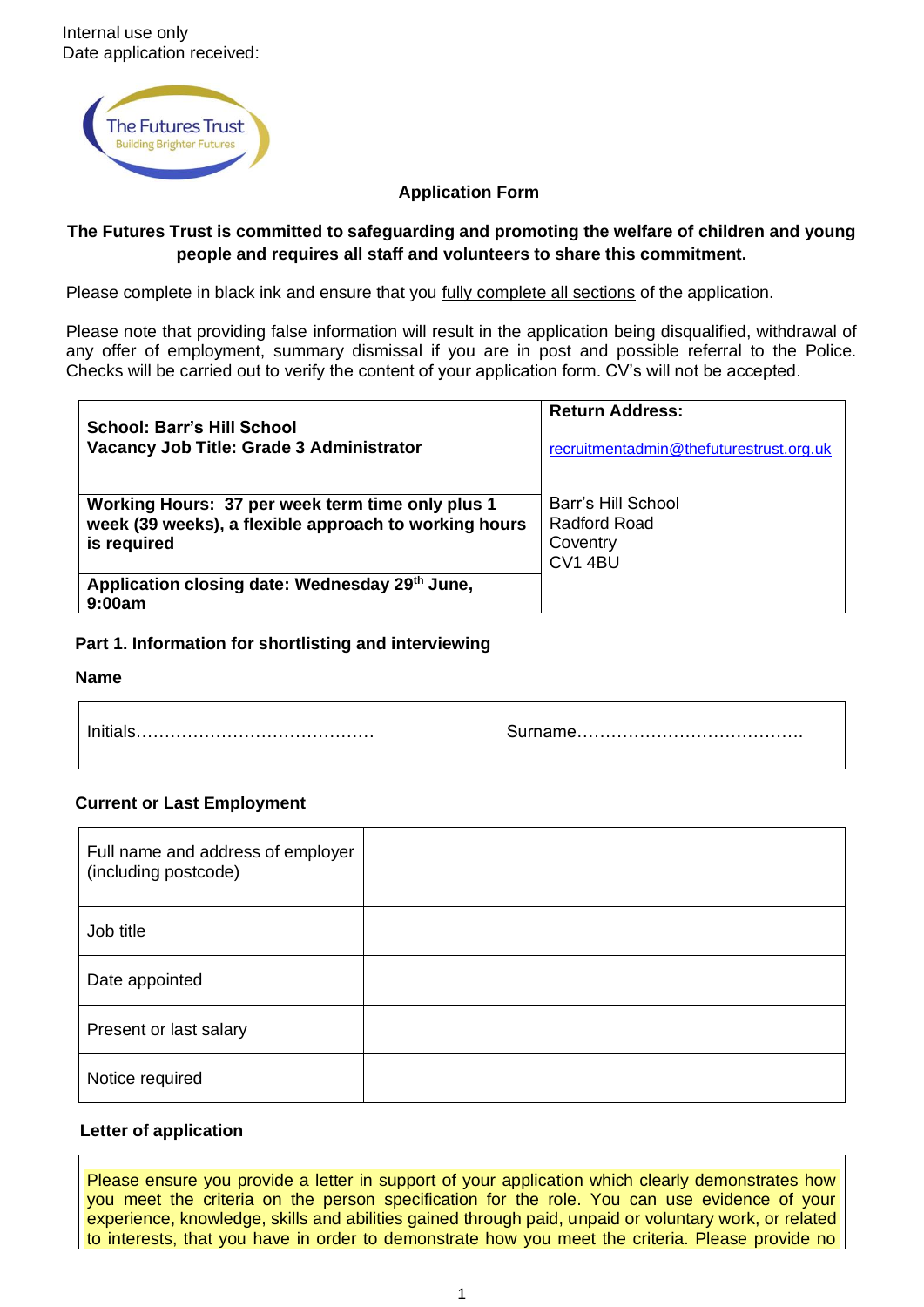more than two sides of A4. *Applications received without an accompanying letter will not be accepted.* 

# **Full chronological history**

In the boxes below please provide a full history in date order, most recent first, since leaving secondary education, including periods of any post-secondary education or training, part-time work and voluntary work as well as full time employment. Give start and end dates, reasons for leaving employment and explanations for periods not in employment, education or training.

| Job title or<br>education or<br>training being<br>undertaken.<br><b>State whether</b><br>part or full time. | Date from:<br>dd/mm/yyyy | Date to:<br>dd/mm/yyyy | Full name and<br>address of employer,<br>educational<br>institution or<br>description of activity | <b>Salary</b> | Reason<br>for<br>leaving |
|-------------------------------------------------------------------------------------------------------------|--------------------------|------------------------|---------------------------------------------------------------------------------------------------|---------------|--------------------------|
|-------------------------------------------------------------------------------------------------------------|--------------------------|------------------------|---------------------------------------------------------------------------------------------------|---------------|--------------------------|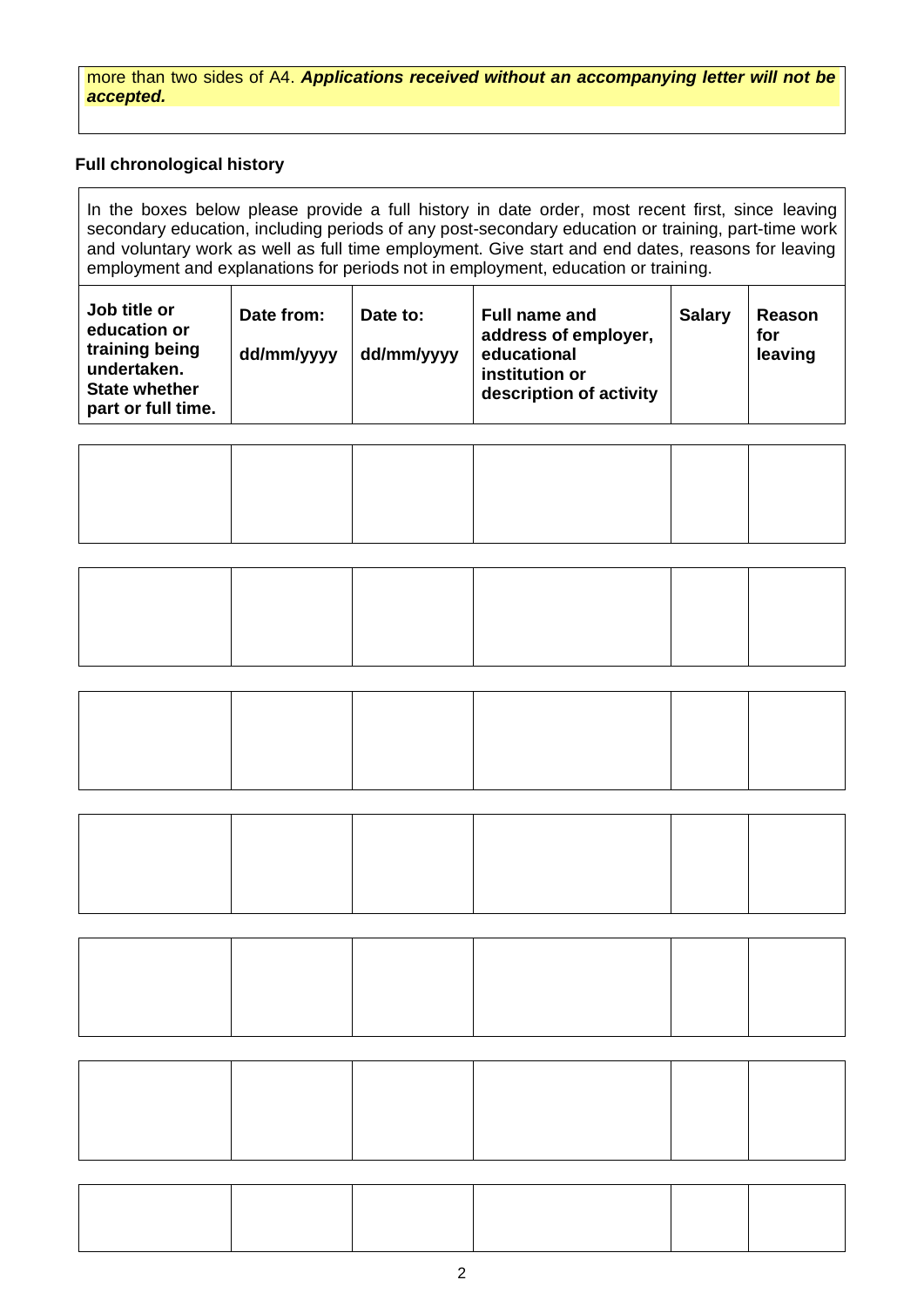Please include a continuation sheet if necessary

### **Qualifications gained through education and training**

Please provide details of any recognised courses completed and qualifications achieved relevant to the requirements on the person specification for the role. Please note that you will be required to bring original documents as proof of qualifications if selected for interview.

| <b>Course title</b> | Full name and<br>address of<br>educational<br>institution | Date from:<br>dd/mm/yyyy | Date to:<br>dd/mm/yyyy | <b>Qualifications</b><br>gained and<br>result / level |
|---------------------|-----------------------------------------------------------|--------------------------|------------------------|-------------------------------------------------------|
|                     |                                                           |                          |                        |                                                       |
|                     |                                                           |                          |                        |                                                       |
|                     |                                                           |                          |                        |                                                       |
|                     |                                                           |                          |                        |                                                       |

Please include a continuation sheet if necessary

#### **Referees**

Please provide details of two people whom the Trust may obtain references from. The first referee will normally be your present or most recent Headteacher/Principal, or where not working in a school or academy the equivalent person. If you are not currently working with children please provide a referee from your most recent employment with children.

Please note that you must provide referees from two different employers / organisations, unless you have not worked for or volunteered with more than one. Referees will be asked about disciplinary offences relating to children including those in respect of which a sanction is time expired, whether you have been the subject of any relevant child protection concerns and if so the outcome. References will not be accepted from relatives or from people writing solely in the capacity of friends. The Futures Trust reserves the right to request further or alternative referees from you in order to verify your suitability for employment.

| First Referee (current or last employer)                                  |  |  |  |  |
|---------------------------------------------------------------------------|--|--|--|--|
| Referee title and name                                                    |  |  |  |  |
| Full name and address of employer or<br>organisation (including postcode) |  |  |  |  |
| Telephone number                                                          |  |  |  |  |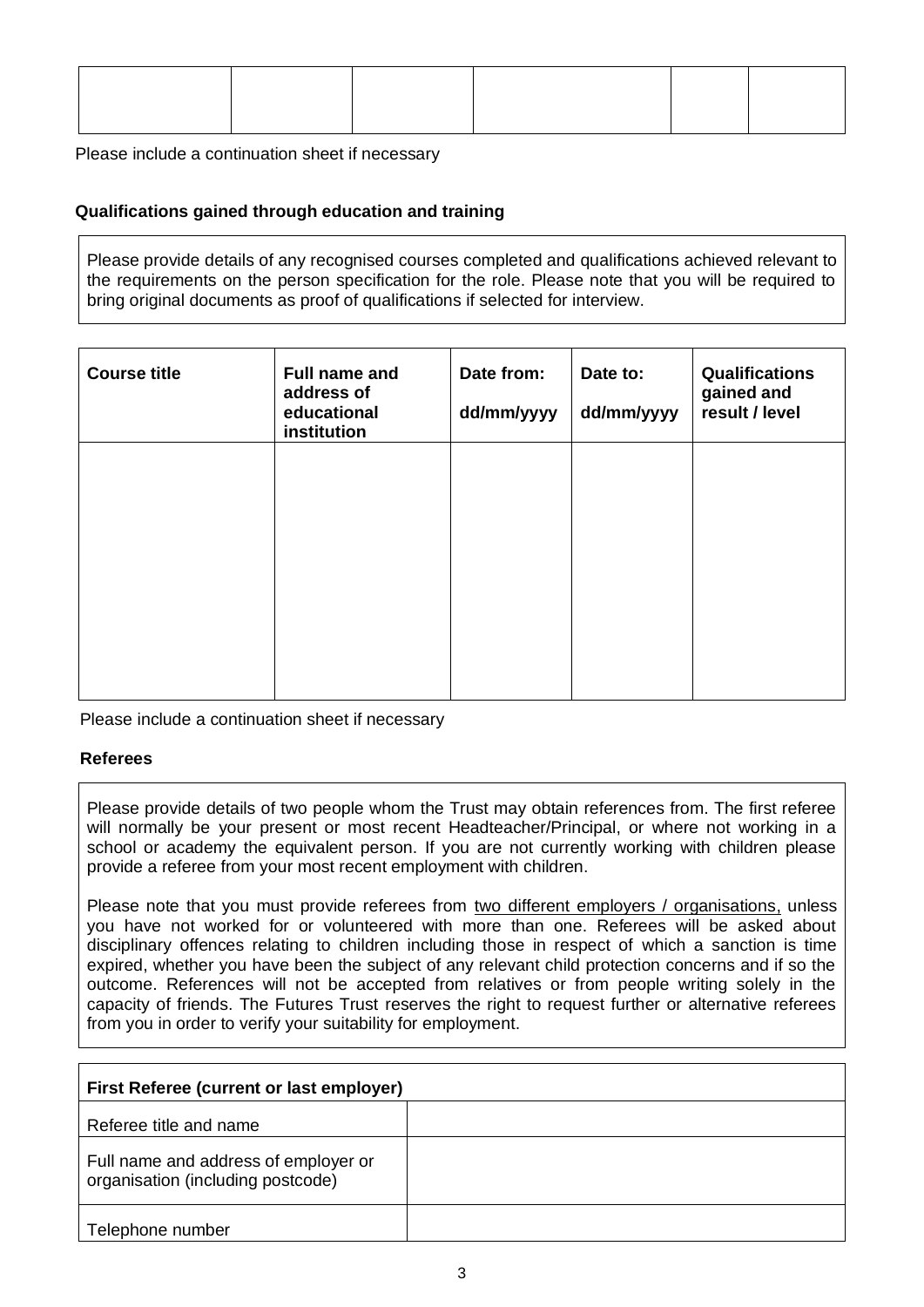| Email address                                                   |  |
|-----------------------------------------------------------------|--|
| In what capacity do they know you?                              |  |
| Can we take up references without<br>contacting you beforehand? |  |

| Second Referee (from a different employer / organisation)                 |  |  |  |  |
|---------------------------------------------------------------------------|--|--|--|--|
| Referee title and name                                                    |  |  |  |  |
| Full name and address of employer or<br>organisation (including postcode) |  |  |  |  |
| Telephone number                                                          |  |  |  |  |
| Email address                                                             |  |  |  |  |
| In what capacity do they know you?                                        |  |  |  |  |
| Can we take up references without<br>contacting you beforehand?           |  |  |  |  |

Please note that references must be sought prior to interview.

 **Driving licence** Only complete this if a driving licence is required for the job.

| Do you have a full current driving licence?                           |  |
|-----------------------------------------------------------------------|--|
| Do you have the use of a car?                                         |  |
| What type of licence do you hold? (List<br>entitlement/category codes |  |

# **Once you have completed Part 1 of the application please turn overleaf to complete Part 2**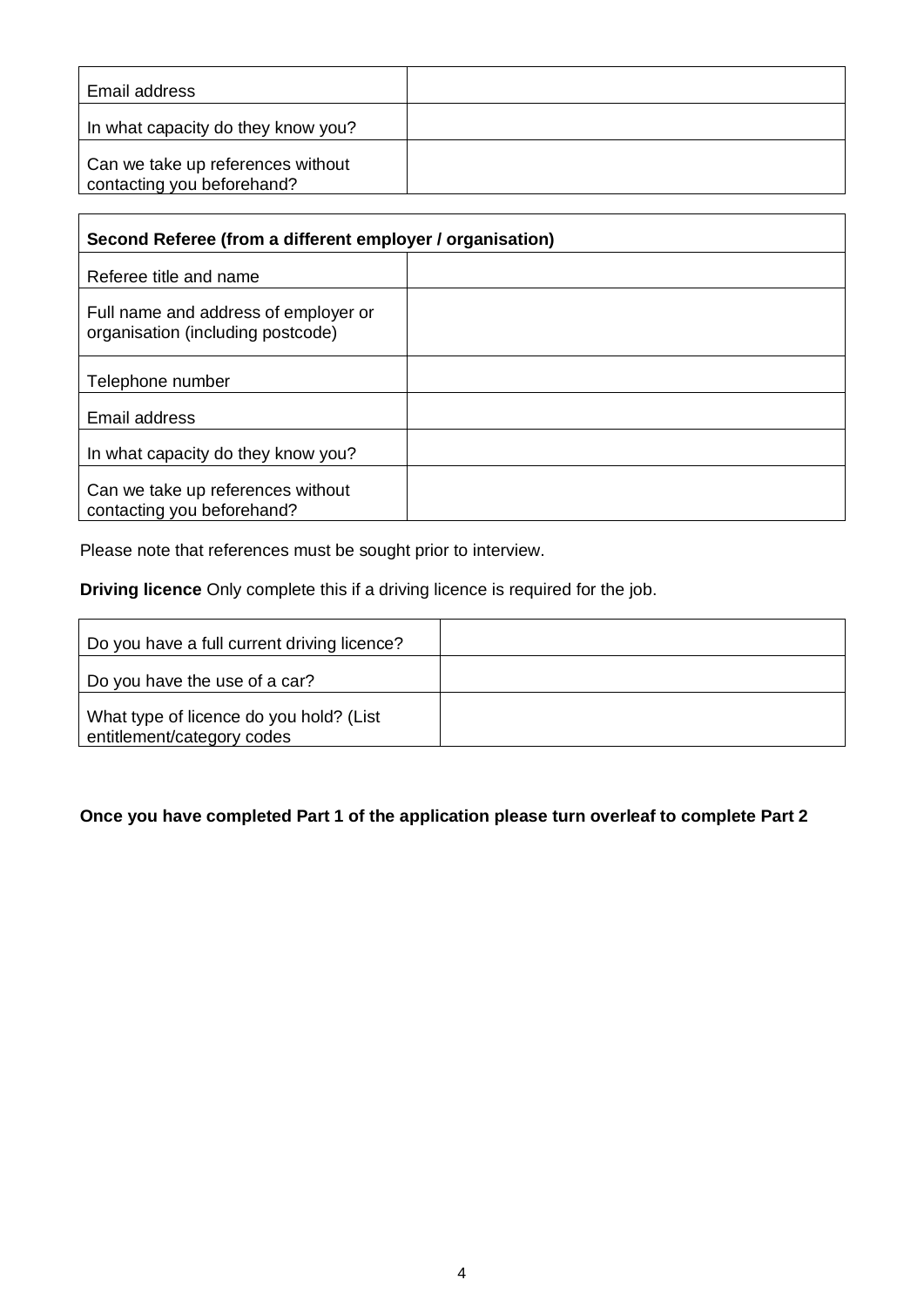# **Part 2. This section of the application will be separated from Part 1 on receipt.**

Relevant responses may be verified prior to shortlisting and/ or used for administration purposes but will not be used for selection purposes. If you are invited to interview you may be asked about the answers you have given to questions 13 and 15.

# **Personal Details – Please complete this section in capital letters**

| 1. Surname                                                                                                                     |                                                                     |                                                                                                                                                                                                     |
|--------------------------------------------------------------------------------------------------------------------------------|---------------------------------------------------------------------|-----------------------------------------------------------------------------------------------------------------------------------------------------------------------------------------------------|
| 2. All previous surnames                                                                                                       |                                                                     |                                                                                                                                                                                                     |
| 3. All forenames                                                                                                               |                                                                     |                                                                                                                                                                                                     |
| 4. Title                                                                                                                       |                                                                     |                                                                                                                                                                                                     |
| 5. Date of birth                                                                                                               |                                                                     |                                                                                                                                                                                                     |
| 6. Full current address<br>(including postcode)                                                                                |                                                                     |                                                                                                                                                                                                     |
| 7. Resident at this address<br>since dd/mm/yyyy                                                                                |                                                                     |                                                                                                                                                                                                     |
| 8. Home telephone number                                                                                                       |                                                                     |                                                                                                                                                                                                     |
| 9. Mobile telephone number                                                                                                     |                                                                     |                                                                                                                                                                                                     |
| 10. Email address                                                                                                              |                                                                     |                                                                                                                                                                                                     |
| 11. National Insurance No.                                                                                                     |                                                                     |                                                                                                                                                                                                     |
| 12. Are you legally entitled to<br>work in the UK?                                                                             |                                                                     | You will be required to provide documentary evidence of your<br>entitlement to live and work in the UK in the post applied for<br>accordance with the Immigration, Asylum and Nationality Act 2006. |
| 13. Have you ever been<br>subject to a child protection<br>investigation by your employer<br>or any other organisation?        | If yes please state separately under confidential cover the         | circumstances and the outcome including any orders or conditions.<br>This will not be opened unless you are invited to attend interview.                                                            |
| 14. Are you related to or do<br>you have a close personal<br>relationship with any pupil,<br>employee, Governor or<br>Trustee? |                                                                     | If yes please give details separately under confidential cover. This<br>will not be opened unless you are invited to attend interview.                                                              |
| 15. Are you intending to hold<br>additional jobs?                                                                              | Working Time Directive and Regulations.                             | If yes, please also state the number of hours you will be working in<br>other jobs. This information is required to ensure we comply with the                                                       |
| 16. Where did you see this vacancy advertised? / How did<br>you become aware of this vacancy?                                  |                                                                     |                                                                                                                                                                                                     |
|                                                                                                                                | Please complete the following in respect of teaching vacancies only |                                                                                                                                                                                                     |
| 17. DfE reference number                                                                                                       |                                                                     |                                                                                                                                                                                                     |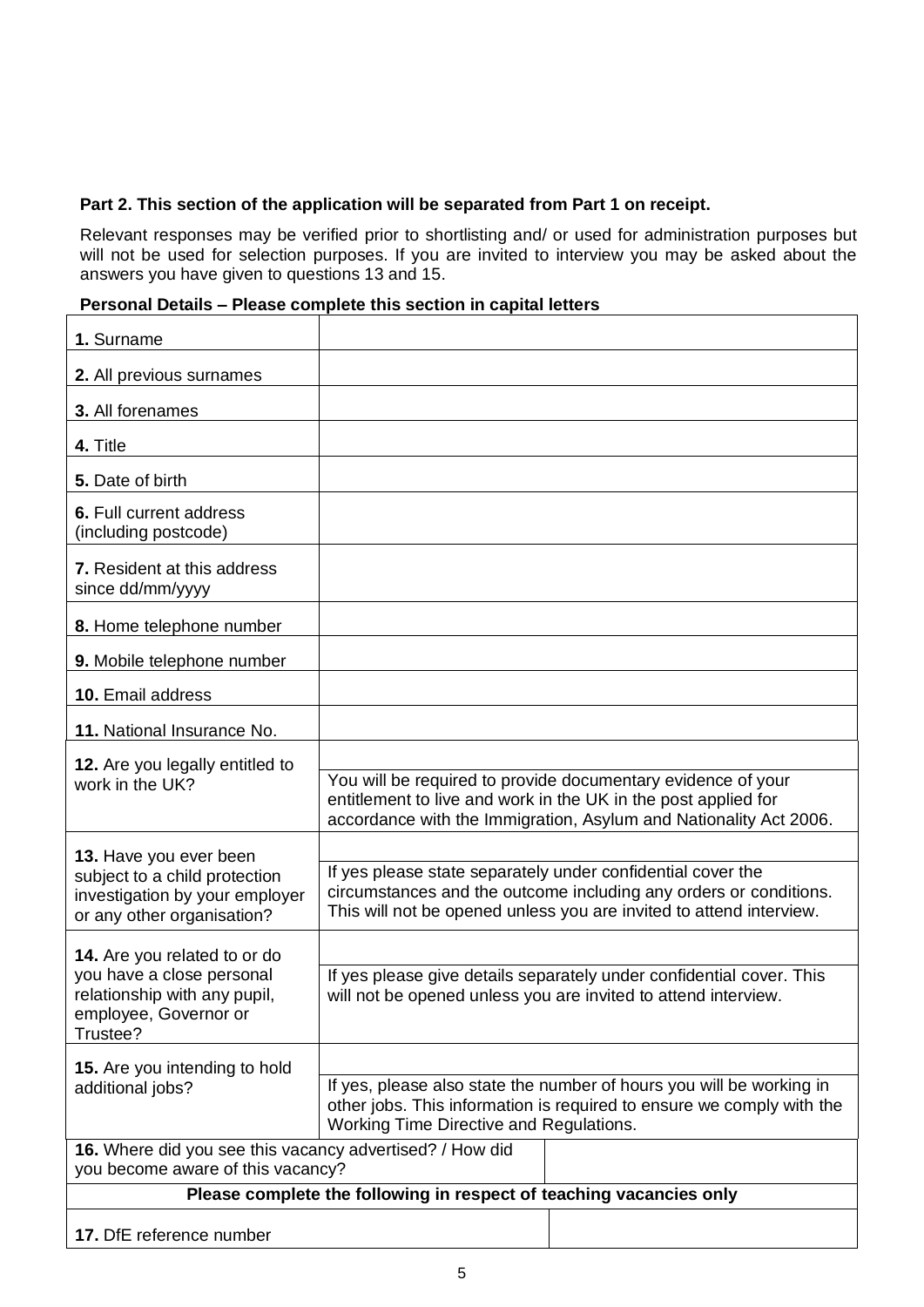| <b>18.</b> Do you hold Qualified Teacher Status? If yes, please<br>state date obtained.                                                                                                        |  |
|------------------------------------------------------------------------------------------------------------------------------------------------------------------------------------------------|--|
| <b>19.</b> If you have successfully completed an induction year<br>please state the date completed, or alternatively the length of<br>induction you are yet to complete or why you are exempt. |  |

### **Compulsory declaration of any convictions, cautions, reprimands, warnings or bind-overs**

If you are shortlisted you will be required to complete a 'Disclosure of Criminal Record' form and bring the completed form to interview. If the job is a relevant one for the purposes of the Childcare (Disqualification) and Childcare (Early Years Provision Free of Charge) (Extended Entitlement) (Amendment) Regulations 2018 you will also be required to make a Disqualification Declaration. The information you give will be treated as strictly confidential. A disclosure will not automatically disqualify you from consideration. Any offence will only be taken into consideration if it is one which would make you unsuitable for the type of work you are applying for. However, offences relating to children may make you unsuitable since this is a 'regulated position' under the Under the Criminal Justice & Courts Services Act 2000. Please refer to the Trust's Policy on the Employment of exoffenders, available with the application pack for this role.

### **Data Protection Act 2018**

The information collected on this form will be used in compliance with the Data Protection Act 2018. By supplying information you are giving consent to the information being processed for all employment purposes as defined in the Data Protection Act 2018. The information may be disclosed, as appropriate, to the Governors, Trustees, to Occupational Health, to the Teachers Pensions Agency, to the Department for Education, to pension, payroll and personnel providers and relevant statutory bodies. You should also note that checks may be made to verify the information provided and may also be used to prevent and/or detect fraud. This form will be kept strictly confidential but may be photocopied and may be transmitted electronically for use by those entitled to see the information as part of the recruitment process. When the recruitment process is completed, the form will be stored for a maximum of six months then destroyed. If you are employed as a result of this recruitment process then this application form will be retained as part of your personnel record.

#### **Please note**

Under the Criminal Justice & Courts Services Act 2000 it is an offence for an individual who has been disqualified from working with children to knowingly apply for, offer to do, accept, or do any work in a 'regulated position'.

Canvassing, directly or indirectly, an employee, Governor or Trustee will disqualify your application.

Candidates recommended for appointment will be required to provide a satisfactory enhanced DBS certificate, to complete a pre-employment medical questionnaire and may be required to undergo a medical examination.

#### **Declaration**

I certify that to the best of my knowledge the information I have given on this form is true and complete. I understand and accept that if I have failed to disclose or given false information then it will disqualify my application, result in the withdrawal of any offer of employment, or in summary dismissal if I am in post and possible referral to the Police. I understand and accept the notes above and that the information I have provided may be subject to checking.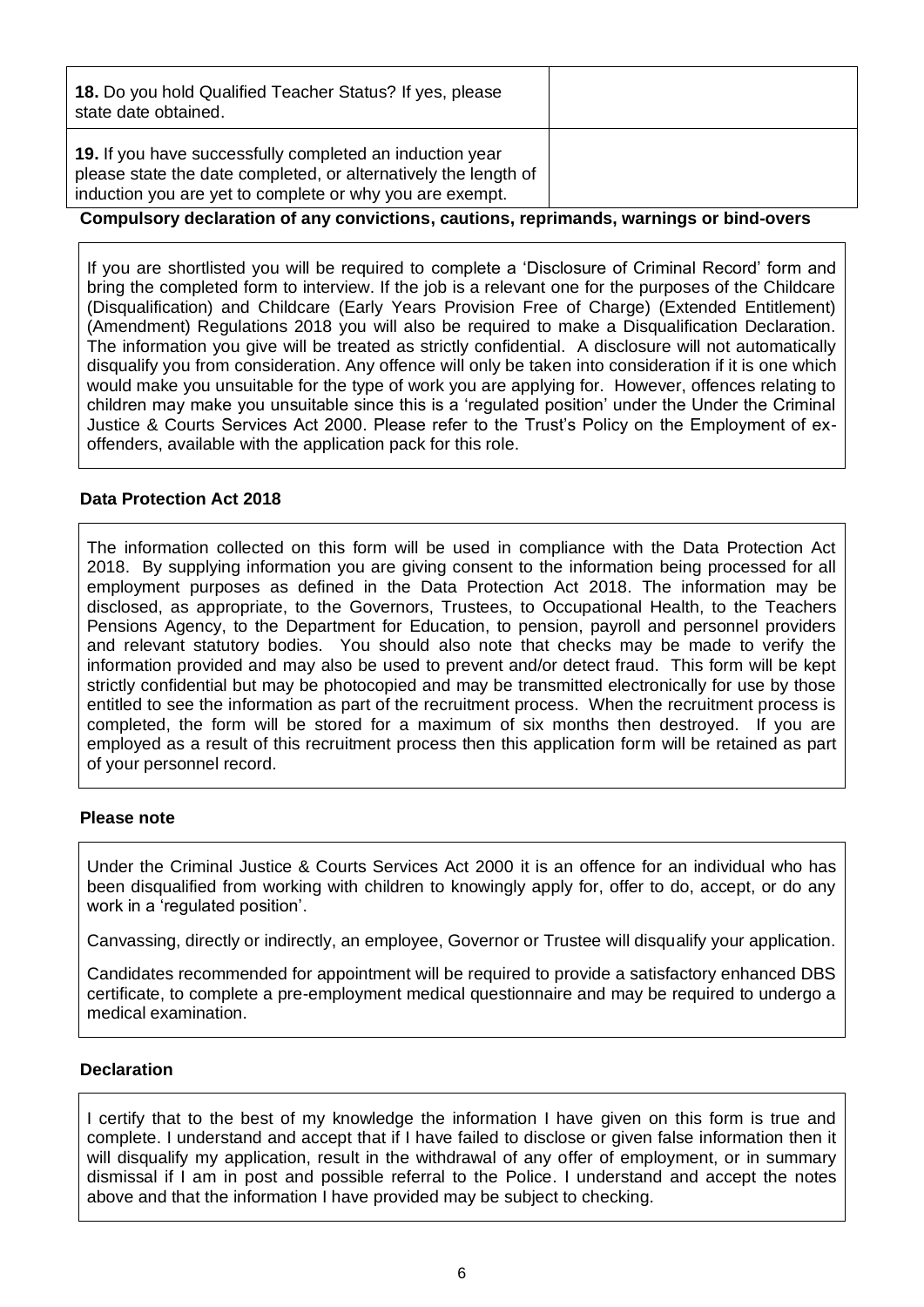Signature of applicant………………………………. Date………………………….

Print name……………………………………………

If you return this form by e-mail, your signature confirming the above will be requested if you are invited to attend an interview. If you are printing this form out and returning it by post, please sign before returning it.

### **Part 3. Confidential Equality and Diversity Monitoring Form**

The Futures Trust is committed to equality of opportunity in employment and service delivery. To help us do this, all applicants are required to complete this form. Collection of equality information is solely for monitoring purposes to ensure that our policies and procedures are effective. We also collect this data in accordance with the general and specific Public Sector Equality Duties under the Equality Act 2010. This information is kept fully confidential, access is strictly limited in accordance with the Data Protection Act 2018 and the information will not be used in assessing or scoring your application or during the interview process. By providing information you consent to its processing in accordance with this.

| <b>Ethnic Group</b><br><b>Workforce Census Code</b> |             |                                               | <b>Please tick</b> |
|-----------------------------------------------------|-------------|-----------------------------------------------|--------------------|
|                                                     | <b>WBRI</b> | British English Welsh Northern Irish Scottish |                    |
|                                                     | <b>WIRI</b> | Irish                                         |                    |
| White                                               | <b>OOTH</b> | <b>Irish Traveller</b>                        |                    |
|                                                     | <b>OOTH</b> | Gypsy                                         |                    |
|                                                     | <b>WOTH</b> | Other White background                        |                    |
|                                                     | <b>MWBC</b> | White and Black Caribbean                     |                    |
| Mixed                                               | <b>MWBA</b> | White and Black African                       |                    |
|                                                     | <b>MWAS</b> | White and Asian                               |                    |
|                                                     | <b>MOTH</b> | Other Mixed background                        |                    |
|                                                     | <b>AIND</b> | Indian                                        |                    |
| Asian                                               | <b>APKN</b> | Pakistani                                     |                    |
| or Asian British                                    | <b>ABAN</b> | Bangladeshi                                   |                    |
|                                                     | <b>CHNE</b> | Chinese                                       |                    |
|                                                     | <b>AOTH</b> | <b>Other Asian Background</b>                 |                    |

| Gender             | <b>Please</b><br>tick | <b>Sexual</b><br>orientation | <b>Please</b><br>tick | <b>Personal</b><br>relationship | <b>Please</b><br>tick |
|--------------------|-----------------------|------------------------------|-----------------------|---------------------------------|-----------------------|
| Female             |                       | Bi-sexual                    |                       | Single                          |                       |
| Male               |                       | Gay                          |                       | Living together                 |                       |
| Transgender        |                       | Lesbian                      |                       | Married                         |                       |
| Prefer not to say  |                       | Heterosexual                 |                       | Civil Partnership               |                       |
|                    |                       | Prefer not to say            |                       | Prefer not to say               |                       |
|                    | <b>BCRB</b>           | Caribbean                    |                       |                                 |                       |
| <b>Black</b>       | <b>BAFR</b>           | African                      |                       |                                 |                       |
| or Black British   | <b>BOTH</b>           | Other Black background       |                       |                                 |                       |
|                    | <b>OOTH</b>           | Arab                         |                       |                                 |                       |
| Other ethnic group | Write in:             |                              |                       |                                 |                       |
| Prefer not to say  | <b>REFU</b>           |                              |                       |                                 |                       |

 **Age**